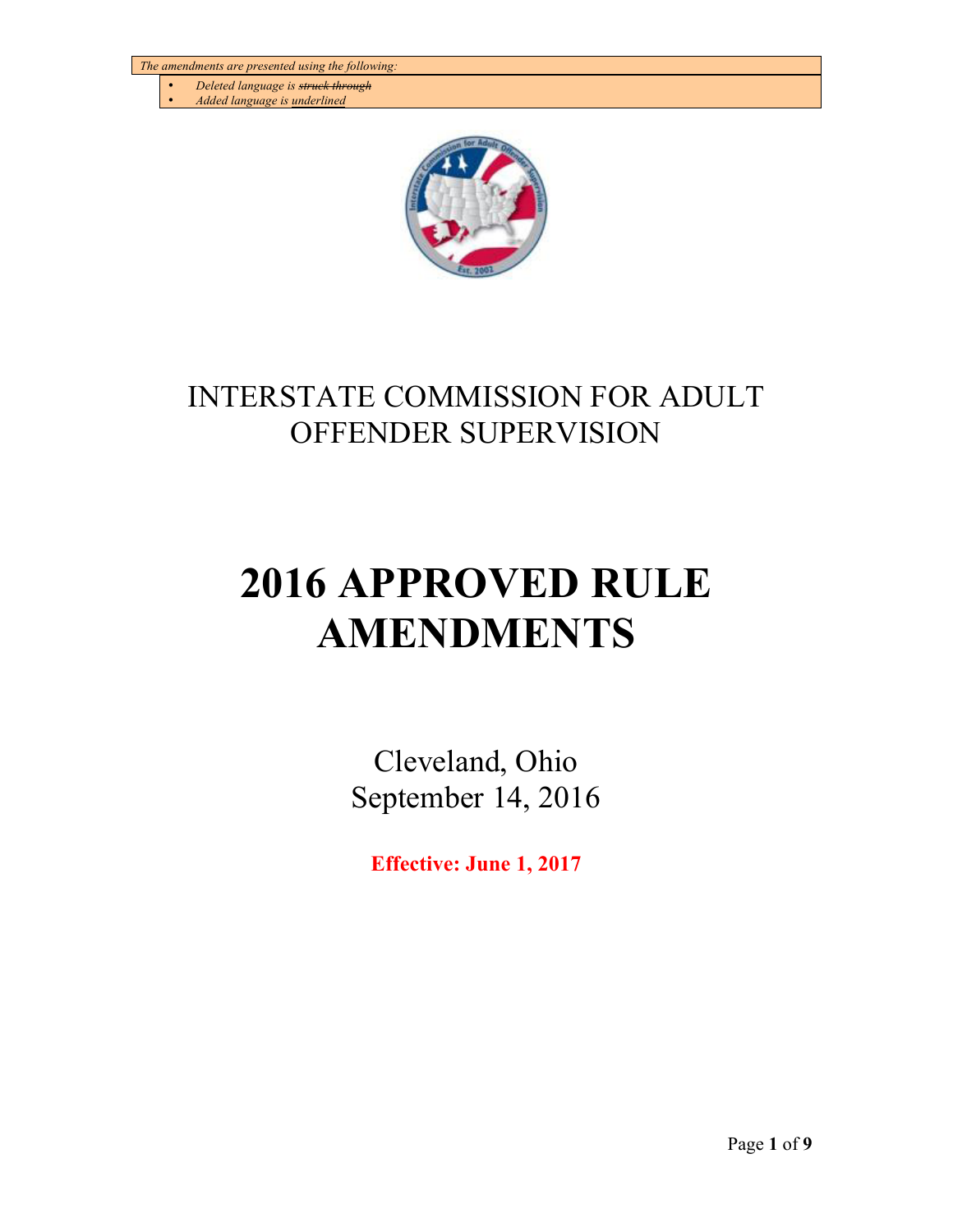- *Deleted language is struck through*
- *Added language is underlined*

#### **Summary of Amendments:**

- *Rule 1.101*
- *Rule 3.108*
- *Rule 4.101*
- *Rule 4.103*
- *Rule 4.103-1*
- *Rule 4.106*
- *Rule 4.109*
- *Rule 4.109-1*
- *Rule 5.103*
- *Rule 5.108*

#### *Form & ICOTS Changes*

- *Offender Application for Interstate Compact Transfer*
	- o *Special Status/Supervision Type Boxes removed*
	- o *Language modifications*
- *Offender Violation Report Requiring Retaking*
	- o *Title changed to clarify activity should only be used when invoking retaking*
	- o *New screens and data elements to require users to describe use of incentives, corrective actions (graduated responses/other supervision techniques) in addition to the violation information.*
- *Progress Report*
	- o *Redesign as a 'managed process'*
	- o *New screens for managing conditions of supervision*
	- o *New screens to capture recommendation*
	- o *New screens and data elements to describe use of incentives, corrective actions (graduated responses/other supervision techniques)*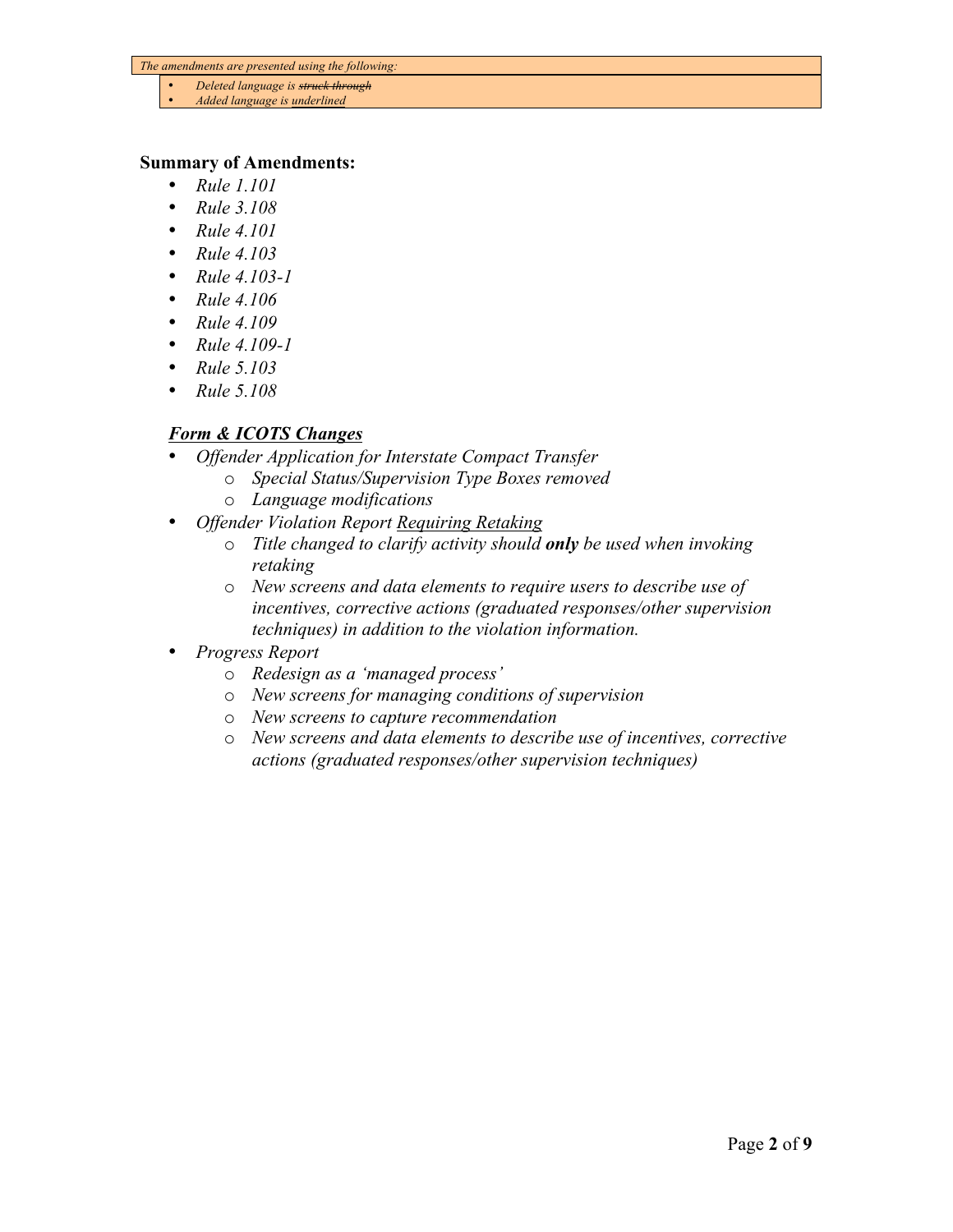- *Deleted language is struck through*
- *Added language is underlined*

## *1.101 Definitions*

**"Behavior Requiring Retaking"** – means an act or pattern of non-compliance with conditions of supervision that could not be successfully addressed through the use of documented corrective action or graduated responses and would result in a request for revocation of supervision in the receiving state.

**"Significant Violation"-** means an offender's failure to comply with the terms or conditions of supervision that, if occurring in the receiving state, would result in a request for revocation of supervision.

**"Special condition"** means a condition or term that is added to the standard conditions of parole or probation by either the sending or receiving state.

#### *Rule 3.108 Victim Notification*

- (a) *Notification to victims upon transfer of offenders* Within 1 business day of the issuance of reporting instructions or acceptance of transfer by the receiving state, the sending state shall initiate notification procedures of the transfer of supervision of the offender in accordance with its own laws to known victims in the sending state, and the receiving state shall initiate notification procedures of the transfer of supervision of the offender in accordance with its own laws to victims in the receiving state.
- (b) *Notification to victims upon violation by offender or other change in status*
	- (1) The receiving state is responsible for reporting information to the sending state when an offender-
		- (A)Engages in behavior requiring retaking Commits a significant violation;
		- (B) Changes address;
		- (C) Returns to the sending state where an offender's victim resides;
		- (D)Departs the receiving state under an approved plan of supervision in a subsequent receiving state; or
		- (E) Is issued a temporary travel permit where supervision of the offender has been designated a victim-sensitive matter.
	- (2) Both the sending state and the receiving state shall notify known victims in their respective states of this information in accordance with their own laws or procedures.
- (c) The receiving state shall respond to requests for offender information from the sending state no later than the 5th business day following the receipt of the request.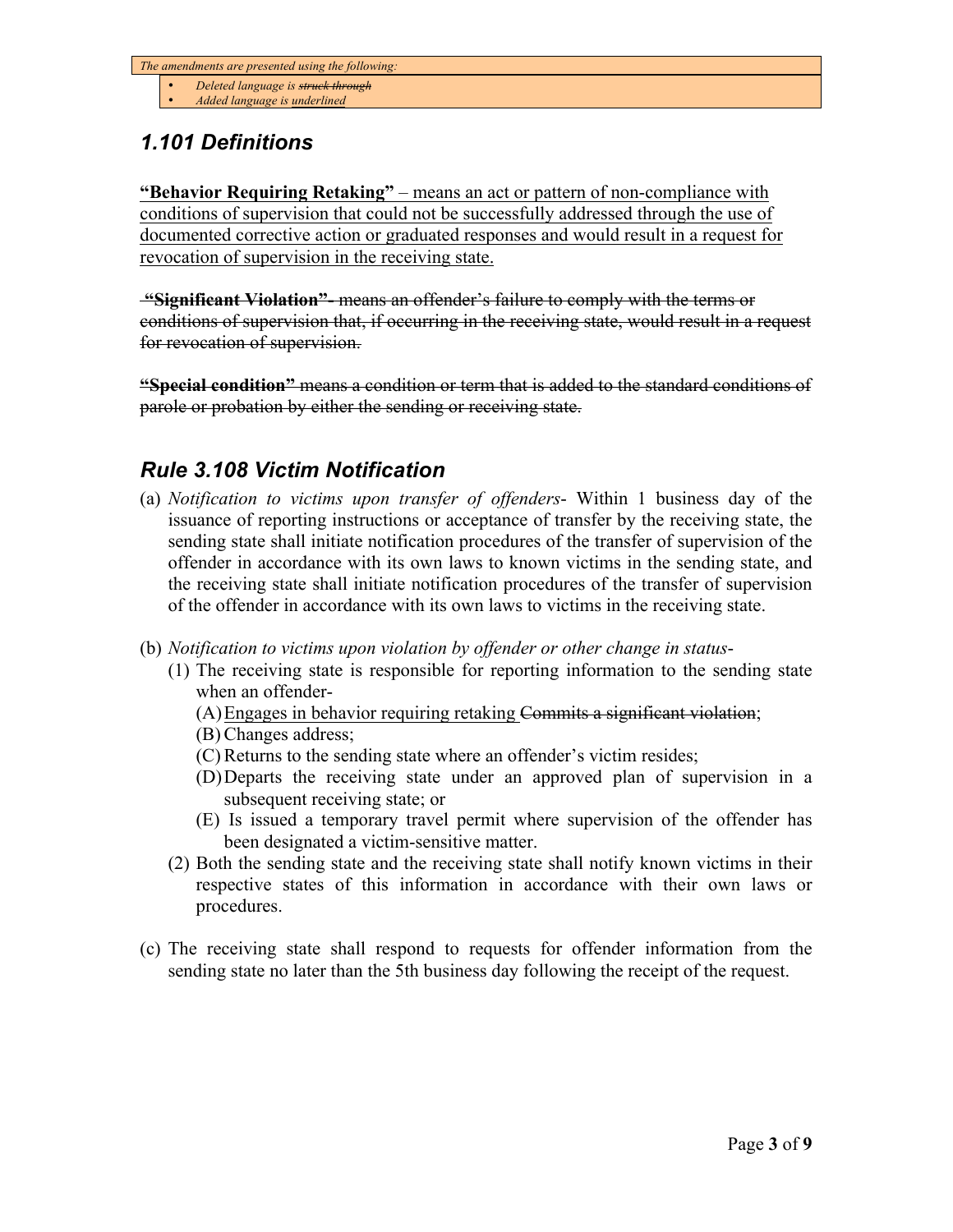• *Added language is underlined*

### *Rule 4.101 Manner and degree of supervision in the receiving state*

A receiving state shall supervise an offender transferred under the interstate compact in a manner determined by the receiving state and offenders consistent with the supervision of other similar offenders sentenced in the receiving state, including the use of incentives, corrective actions, graduated responses and other supervision techniques.

#### *Rule 4.103 Special cConditions of supervision*

- (a) At the time of acceptance or during the term of supervision, the compact administrator or supervising authority in the receiving state may impose a special condition on an offender transferred under the interstate compact if that special condition would have been imposed on the an offender if sentenced had been **imposed** in the receiving state.
- (b) A receiving state shall notify a sending state that it intends to impose or has imposed a special condition on the offender, the nature of the special condition, and the purpose.
- (c) A sending state shall inform the receiving state of any special conditions to which the offender is subject at the time the request for transfer is made or at any time thereafter.
- (d) A receiving state that is unable to enforce a special condition imposed in the sending state shall notify the sending state of its inability to enforce a special condition at the time of request for transfer of supervision is made.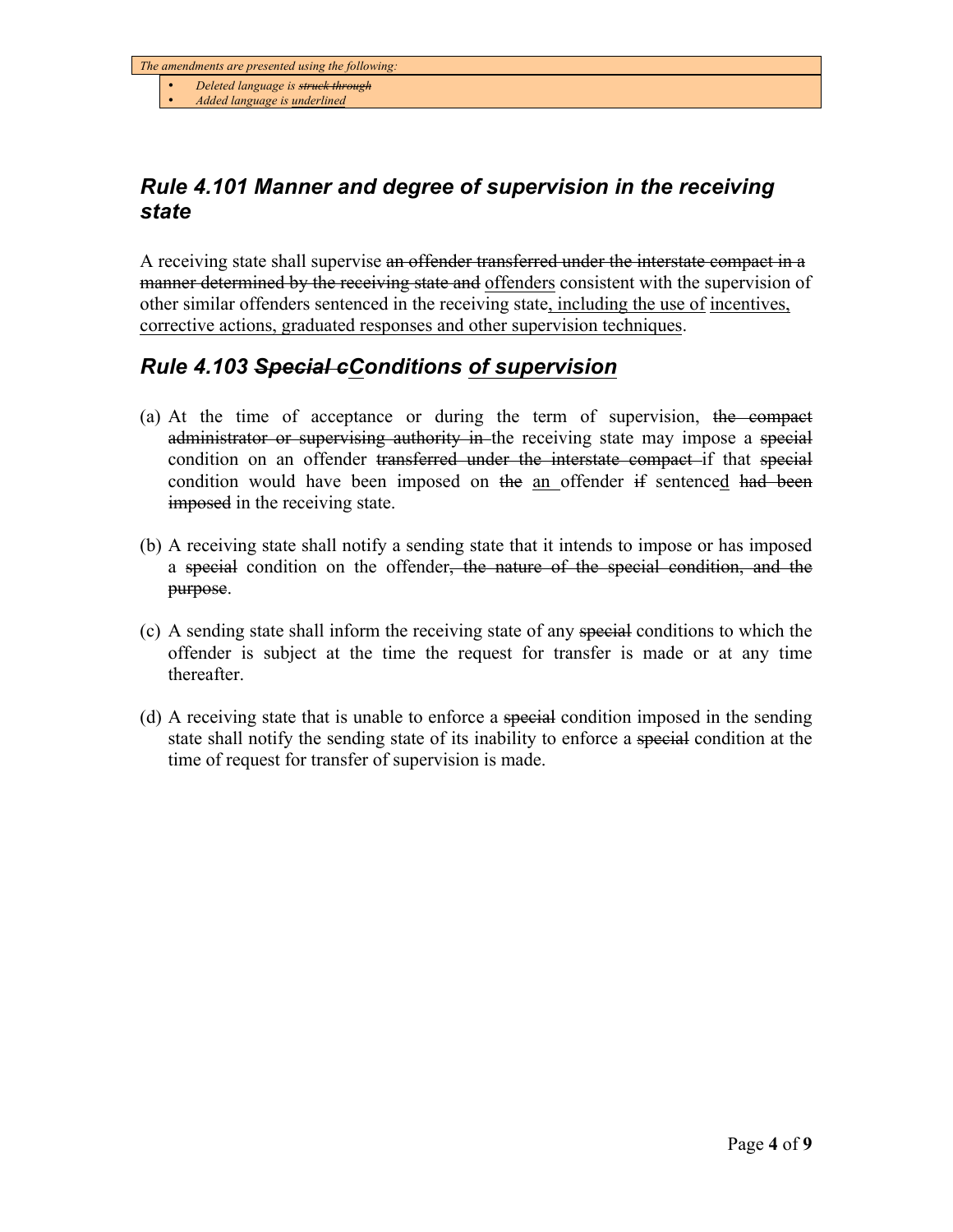• *Deleted language is struck through*

• *Added language is underlined*

#### *Rule 4.103-1 Force and Eeffect of special conditions imposed by a receiving state or requirements*

For purposes of revocation or other punitive action against an offender, the probation or paroling authority of a The sending state shall give the same force and effect to a violation of special conditions or requirement imposed by a receiving state as if those conditions or requirement had been imposed by the sending state. Failure of an offender to comply with special conditions or additional requirements imposed by a receiving state shall form the basis of punitive action in the sending state notwithstanding the absence of such conditions or requirements in the original plan of supervision issued by the sending state. For purposes of this rule, the original plan of supervision shall include, but not be limited to, any court orders setting forth the terms and conditions of probation, any orders incorporating a plan of supervision by reference, or any orders or directives of the paroling or probation authority.

### *4.106 Progress reports on offender compliance and noncompliance*

(a) A receiving state shall provide to the sending state a progress report annually, or more frequently, upon the request of the sending state, for good cause shown. The receiving state shall provide the progress report within 30 calendar days of receiving the request.

(a) A receiving state shall submit a progress report to the sending state within 30 calendar days of receiving a request.

(b) A receiving state may initiate a progress report to document offender compliant or non-compliant behavior that does not require retaking as well as incentives, corrective actions or graduated responses imposed.

 $(b)$  (c) A progress report shall include-

(1) offender's name;

(2) offender's current residence address;

(3) offender's current telephone number and current electronic mail address;

(4) name and address of offender's current employer;

(5) supervising officer's summary of offender's conduct, progress and attitude, and compliance with conditions of supervision;

(6) programs of treatment attempted and completed by the offender;

(7) information about any sanctions that have been imposed on the offender since the previous progress report;

(8) supervising officer's recommendation;

(9) any other information requested by the sending state that is available in the receiving state.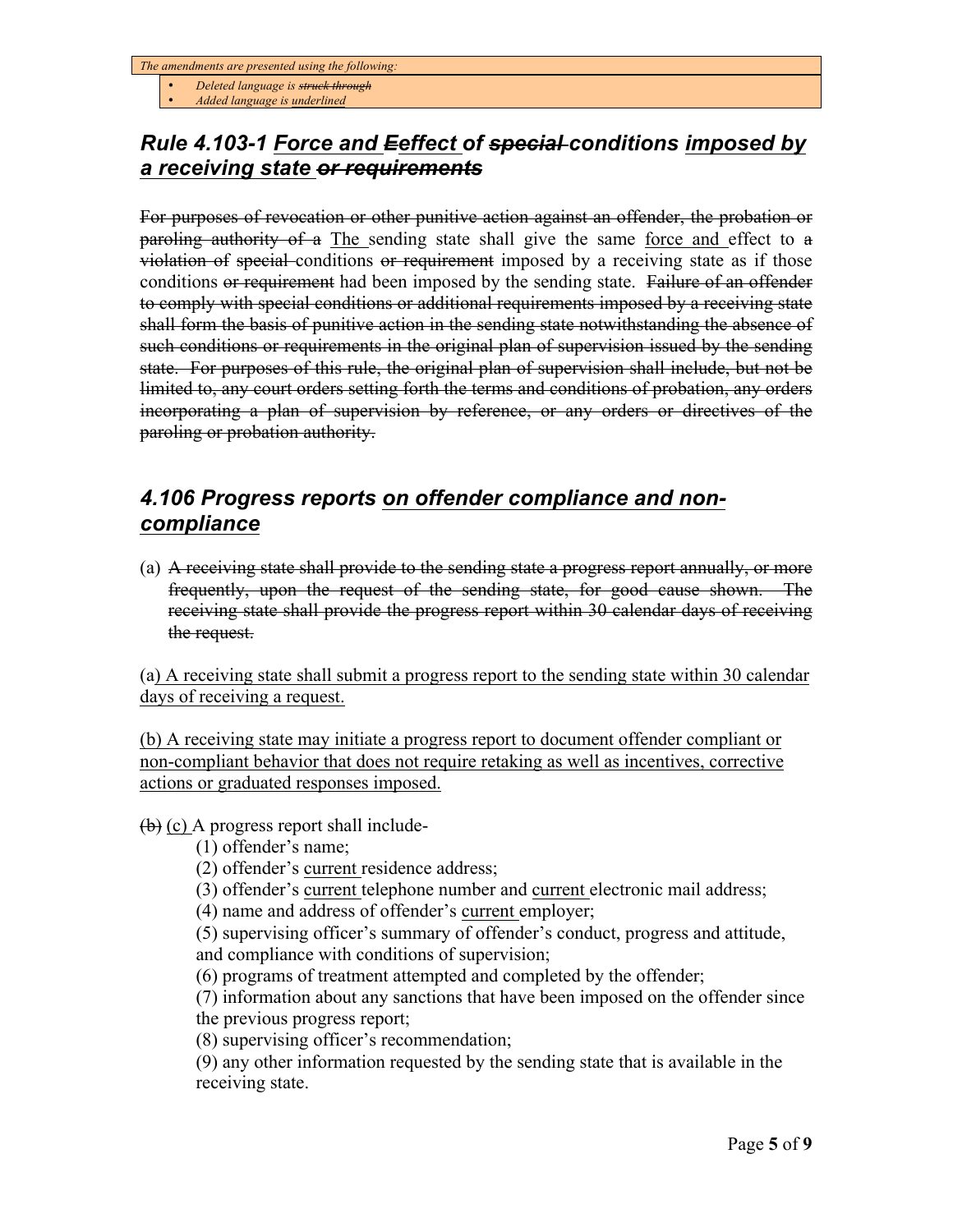• *Deleted language is struck through*

• *Added language is underlined*

## *4.109 Violation reports(s) requiring retaking*

(a) A receiving state shall notify a sending state of an act or pattern of behavior requiring retaking significant violations of conditions of supervision by an offender within 30 calendar days of discovery or determination of the violation by submitting a violation report.

(b) A violation report shall contain-

(1) offender's name and location;

(2) offender's state-issued identifying numbers;

(3) date(s) and description of the behavior requiring retaking offense or infraction that forms the basis of the violation;

(4) description of the offense or infraction;

(4) dates, descriptions and documentation regarding the use of incentives, corrective actions, including graduated responses or other supervision techniques to address the behavior requiring retaking in the receiving state, and the offender's response to such actions;

(5) dates, descriptions and documentation regarding the status and disposition, if any, of offense(s) or behavior requiring retaking infraction; (6) dates, and descriptions and documentation of previous non-

compliance, to include a description of the use of corrective actions, graduated responses or other supervision techniques; of any previous violations;

(7) receiving state's recommendation of actions sending state may take; (8) (7) name and title of the officer making the report; and

 $(9)$  (8) if the offender has absconded, the offender's last known address and telephone number, name and address of the offender's employer, and the date of the offender's last personal contact with the supervising officer and details regarding how the supervising officer determined the offender to be an absconder.

 $(10)(9)$  supporting documentation regarding the violation including but not limited to police reports, toxicology reports, and preliminary findings.

(c)

(1) The sending state shall respond to a report of a violation made by the receiving state no later than 10 business days following transmission by the receiving state.

(2) The response by the sending state shall include action to be taken by the sending state and the date by which that action will begin and its estimated completion date.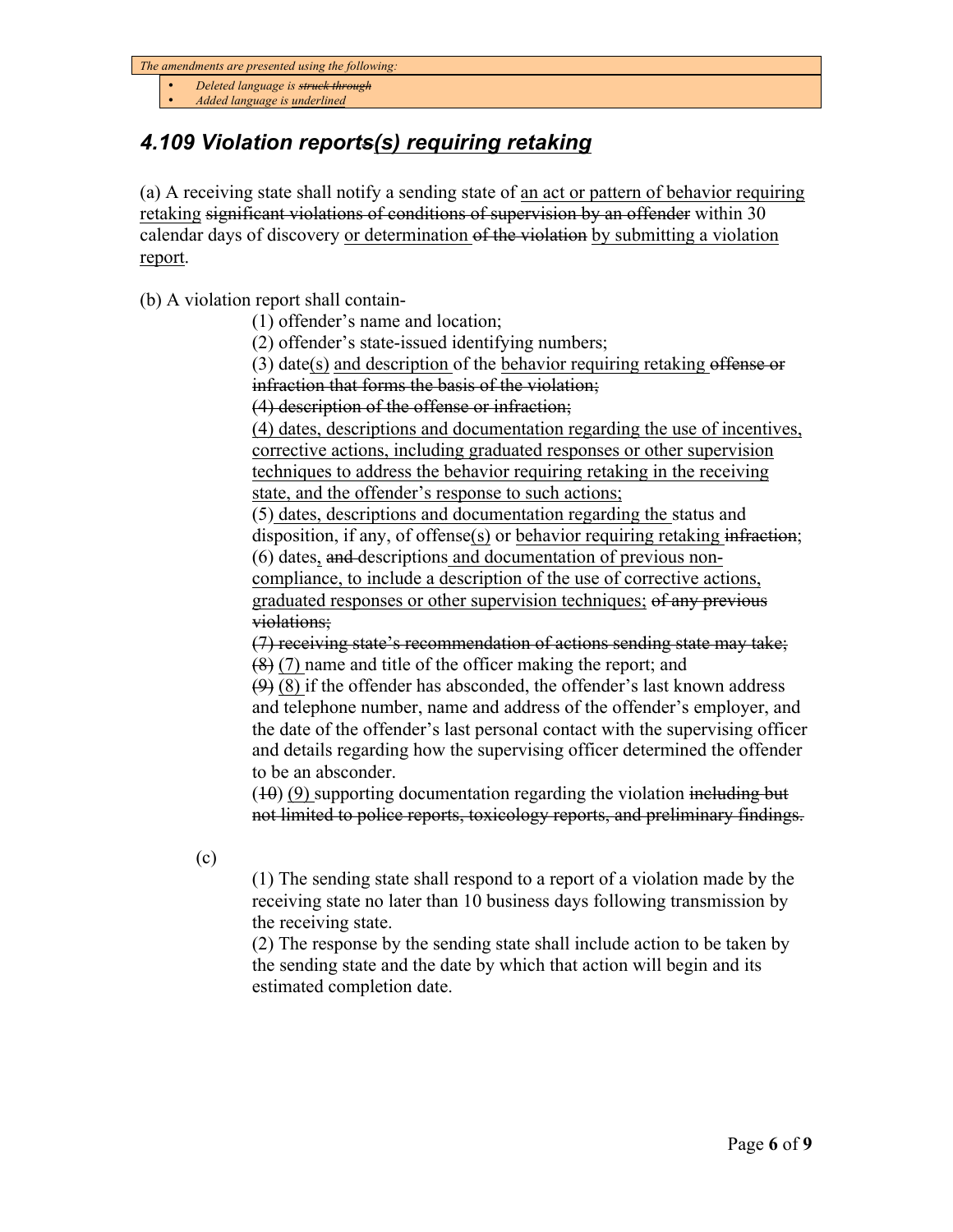• *Deleted language is struck through*

• *Added language is underlined*

.

## *Rule 4.109-1 Authority to arrest and detain*

An offender in violation of the terms and conditions of supervision may be taken into custody or continued in custody by the receiving state.

#### *5.103 Offender behavior requiring retaking Mandatory retaking for violation of conditions of supervision*

- (a) Upon a request by the receiving state and documentation  $\alpha$  showing that the offender's behavior requires retaking has committed 3 or more significant violations, as defined by the compact, arising from separate incidents that establish a pattern of non-compliance of the conditions of supervision, a sending state shall issue a warrant to retake or order the return of an offender from the receiving state or a subsequent receiving state within 15 business days of the receipt of the violation report request by the receiving state.
- (b) If the offender is ordered to return in lieu of retaking, the receiving state shall request reporting instructions per Rule 4.111 within 7 business days following the receipt of the violation report response.
- (c) The receiving state retains authority to supervise until the offender's directed departure date. If the offender does not return to the sending state as ordered, then the sending state shall issue a warrant, no later than 10 business days following the offender's failure to appear in the sending state.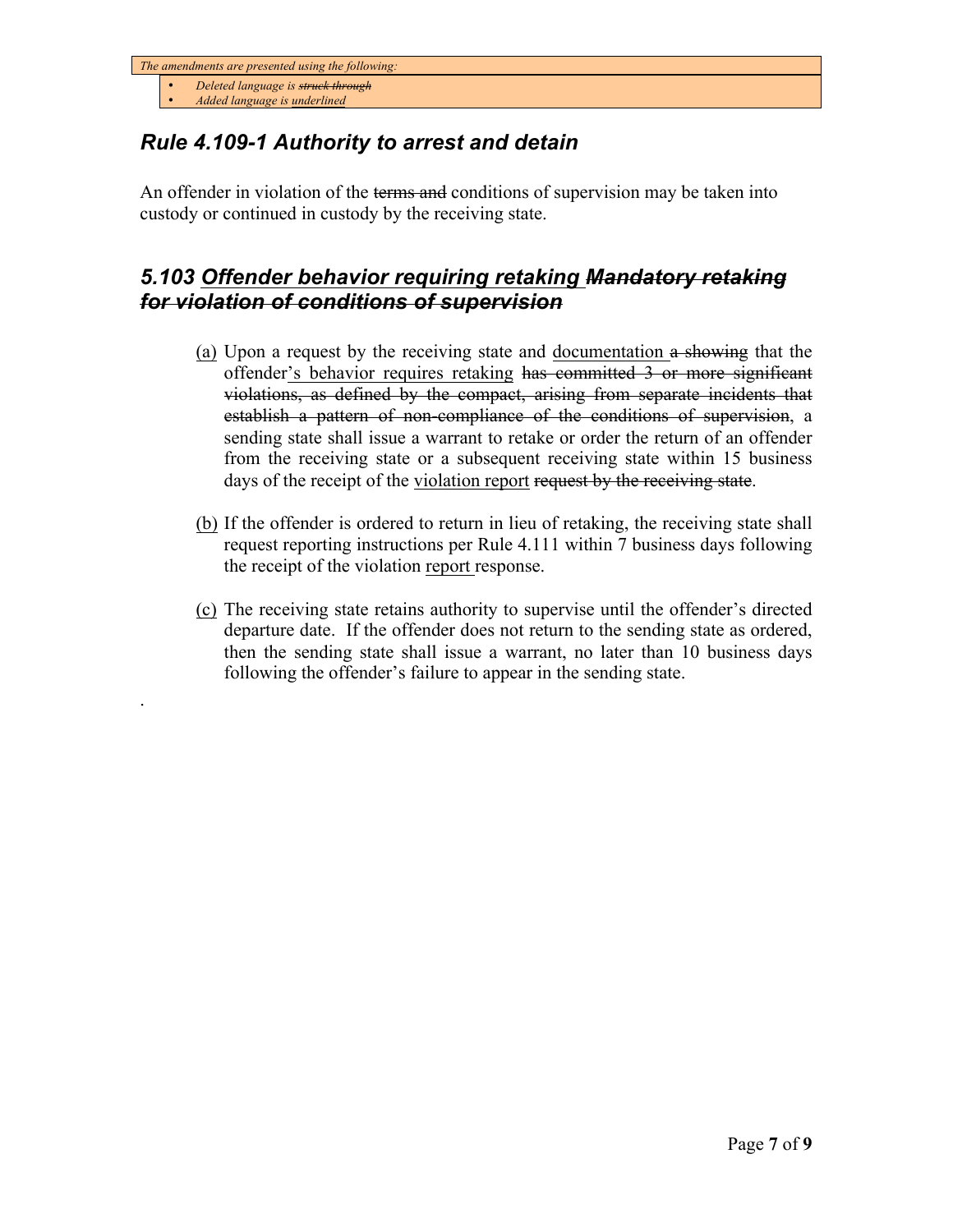• *Deleted language is struck through*

• *Added language is underlined*

### *Rule 5.108 Probable cause hearing in receiving state*

- (a) An offender subject to retaking <del>for violation of conditions of supervision</del> that may result in a revocation shall be afforded the opportunity for a probable cause hearing before a neutral and detached hearing officer in or reasonably near the place where the alleged violation occurred.
- (b) No waiver of a probable cause hearing shall be accepted unless accompanied by an admission by the offender to one or more significant-violations of the terms or conditions of supervision.
- (c) A copy of a judgment of conviction regarding the conviction of a new criminal offense by the offender shall be deemed conclusive proof that an offender may be retaken by a sending state without the need for further proceedings.
- (d) The offender shall be entitled to the following rights at the probable cause hearing:
	- (1) Written notice of the alleged violation(s);
	- (2) Disclosure of non-privileged or non-confidential evidence regarding the alleged violation(s);
	- (3) The opportunity to be heard in person and to present witnesses and documentary evidence relevant to the alleged violation(s);
	- (4) The opportunity to confront and cross-examine adverse witnesses, unless the hearing officer determines that a risk of harm to a witness exists.
- (e) The receiving state shall prepare and submit to the sending state a written report within 10 business days of the hearing that identifies the time, date and location of the hearing; lists the parties present at the hearing; and includes a clear and concise summary of the testimony taken and the evidence relied upon in rendering the decision. Any evidence or record generated during a probable cause hearing shall be forwarded to the sending state.
- (f) If the hearing officer determines that there is probable cause to believe that the offender has committed the alleged violations of conditions of supervision, the receiving state shall hold the offender in custody, and the sending state shall, within 15 business days of receipt of the hearing officer's report, notify the receiving state of the decision to retake or other action to be taken.
- (g) If probable cause is not established, the receiving state shall:
	- (1) Continue supervision if the offender is not in custody.
	- (2) Notify the sending state to vacate the warrant, and continue supervision upon release if the offender is in custody on the sending state's warrant.
	- (3) Vacate the receiving state's warrant and release the offender back to supervision within 24 hours of the hearing if the offender is in custody.